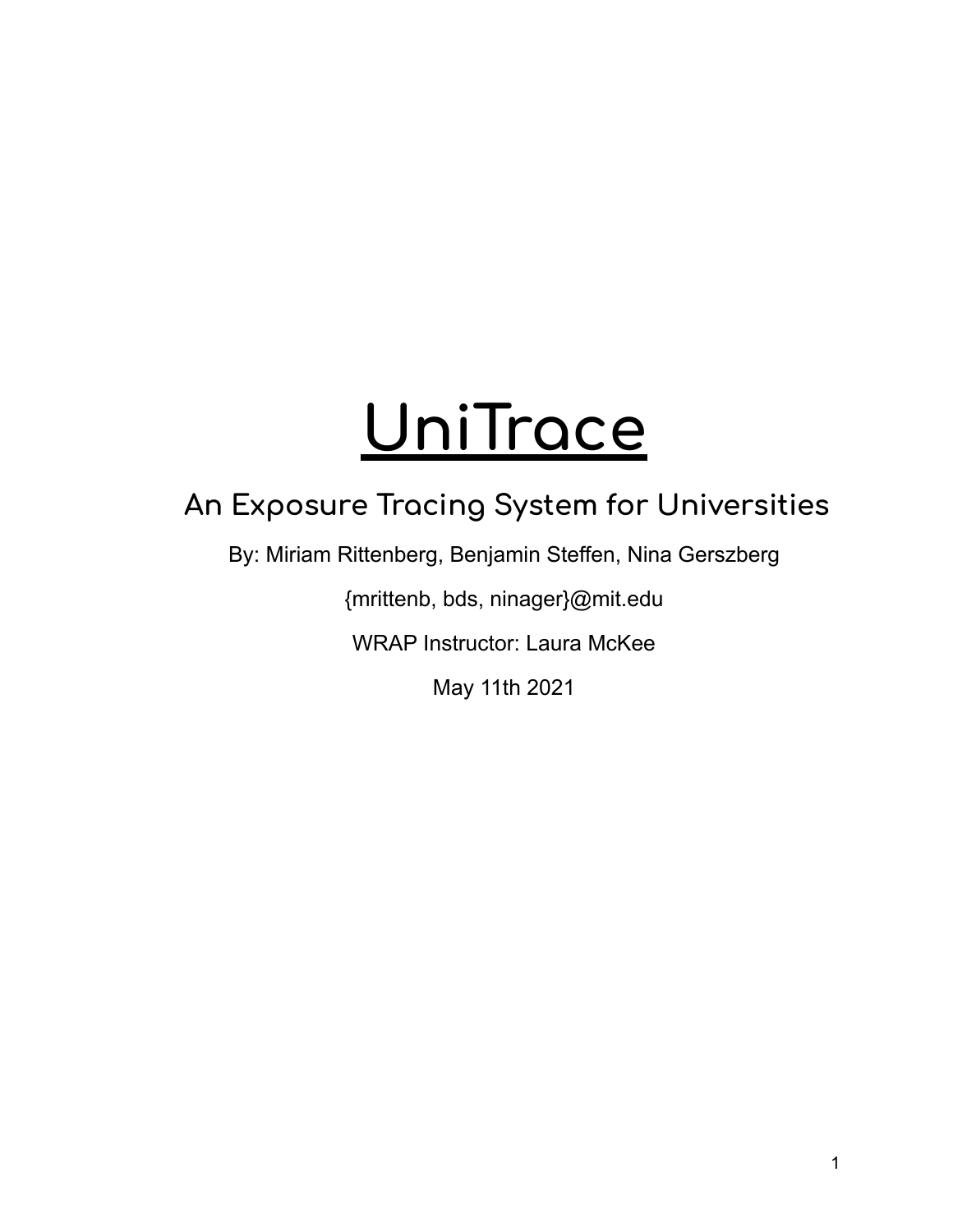| Introduction                                             |                |
|----------------------------------------------------------|----------------|
| <b>Goals</b>                                             | 3              |
| <b>System Assumptions</b>                                | 4              |
| <b>System Overview</b>                                   | 4              |
| <b>System Description</b>                                | 6              |
| The Smartphones                                          | 6              |
| Crash Response                                           | 6              |
| Generators and Determining Exposure                      | $\overline{7}$ |
| <b>Communication With Central Server</b>                 | 8              |
| <b>The Central Server</b>                                | 9              |
| <b>Events</b>                                            | 11             |
| New User joins UniTrace                                  | 11             |
| User passes by another app user                          | 11             |
| User has a positive test                                 | 11             |
| User's smartphone receives a list of infected Generators | 11             |
| New Day                                                  | 12             |
| <b>Evaluation</b>                                        | 12             |
| Storage - Smartphone                                     | 12             |
| Storage - Central Server                                 | 13             |
| <b>Bandwidth</b>                                         | 13             |
| Processing                                               | 14             |
| <b>Upholding Design Properties</b>                       | 15             |
| Response to Changing Conditions                          | 16             |
| <b>Community Members Without Cellphones</b>              | 16             |
| <b>Conclusion</b>                                        | 16             |
| <b>Author Contributions</b>                              | 16             |
| <b>Acknowledgements</b>                                  | 17             |
| <b>Works Cited</b>                                       |                |
| <b>Appendix A: Database Test Code</b>                    |                |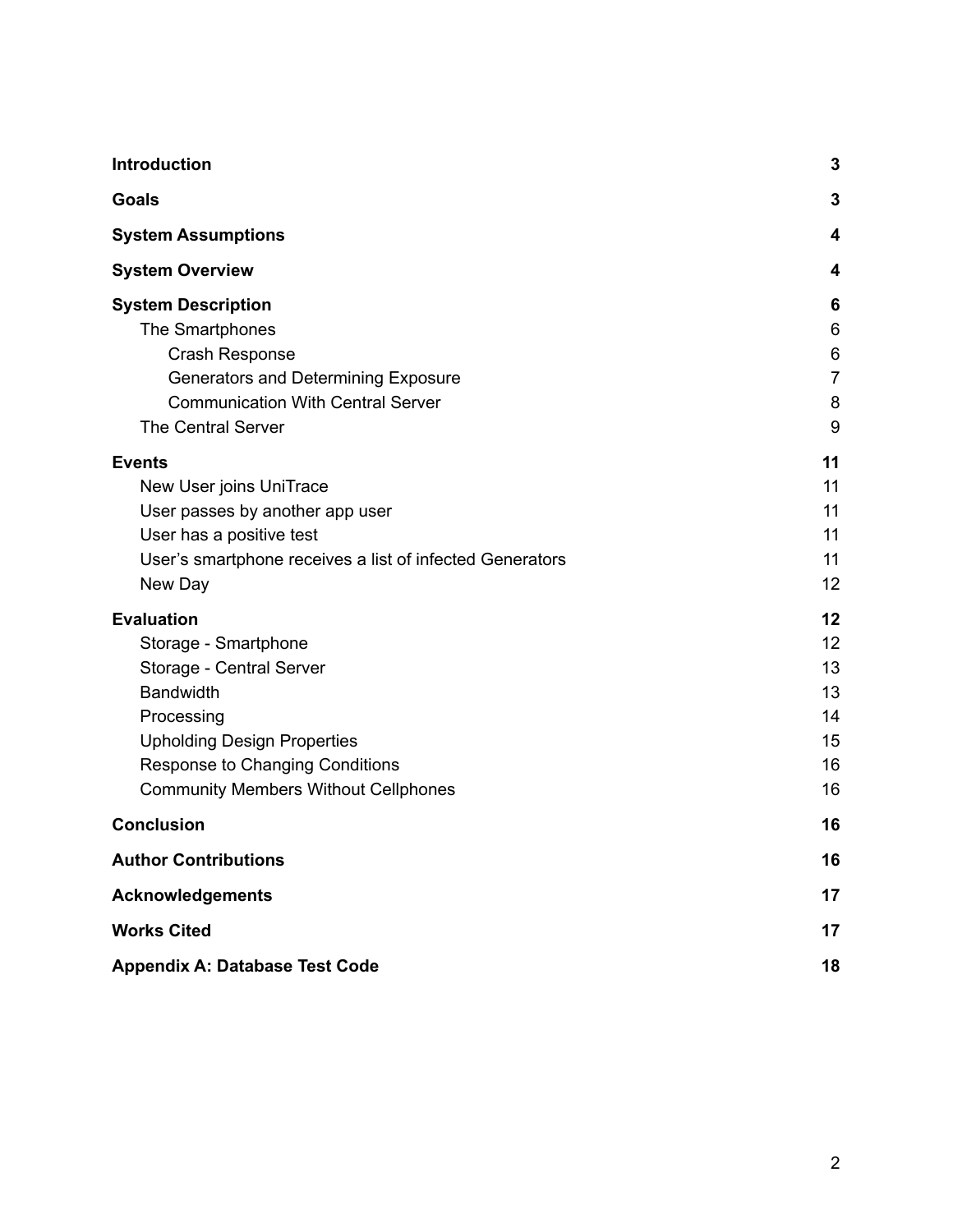## <span id="page-2-0"></span>Introduction

Many deadly diseases are primarily spread through exposure to an infected person. Since people may find out that they are infected after already being contagious for some period of time, and may continue to contact other people even after testing positive, a system that tracks which people have been exposed to which other people, and who tests positive when, can help control the spread of disease. The goal for this project is to describe UniTrace, a contact tracing application that supports a university in identifying infection exposures and assists those who have been infected or exposed.

Designing a well-functioning exposure tracing system is difficult because it requires high usage rates by people in an area, requires people to frequently check whatever method of communication the system uses, and requires some method of detecting whether users are nearby. However, our system can avoid many of these issues, since it will be used in a university setup where everyone is assumed to have a phone and to have the app installed at all times.

## <span id="page-2-1"></span>Goals

The primary goal of UniTrace is to reduce infection. To accomplish this objective, the system must be useful and people must want to use it. Subgoals that can help achieve this overall goal are ease of use, preservation of user privacy, and providing timely and accurate responses. While still important, we put less priority on performance and providing information to researchers.

Fast notification of exposure events is one of the most important priorities, since every hour a person spends potentially infected but unaware of their exposure is an hour they may be spending infecting even more people. Similarly, ease of use is important, so that the users always see the notifications, rather than tuning out frequent emails or rarely checking the app. Since users are required to use the system, privacy is also an important consideration.

UniTrace achieves fast notification by requiring mandatory reporting of positive tests, sending out information on the positive test to every user soon after the Central Server is notified of a positive test, and having a small enough user base that checking the key pairs against contacts takes very little time.

We plan to achieve ease of use by focusing on usability when designing the app and testing the understandability of the UI before and during deployment.

The system preserves as much privacy as possible for individuals who do not test positive, and some privacy for those who do test positive. Information about who you have contacted never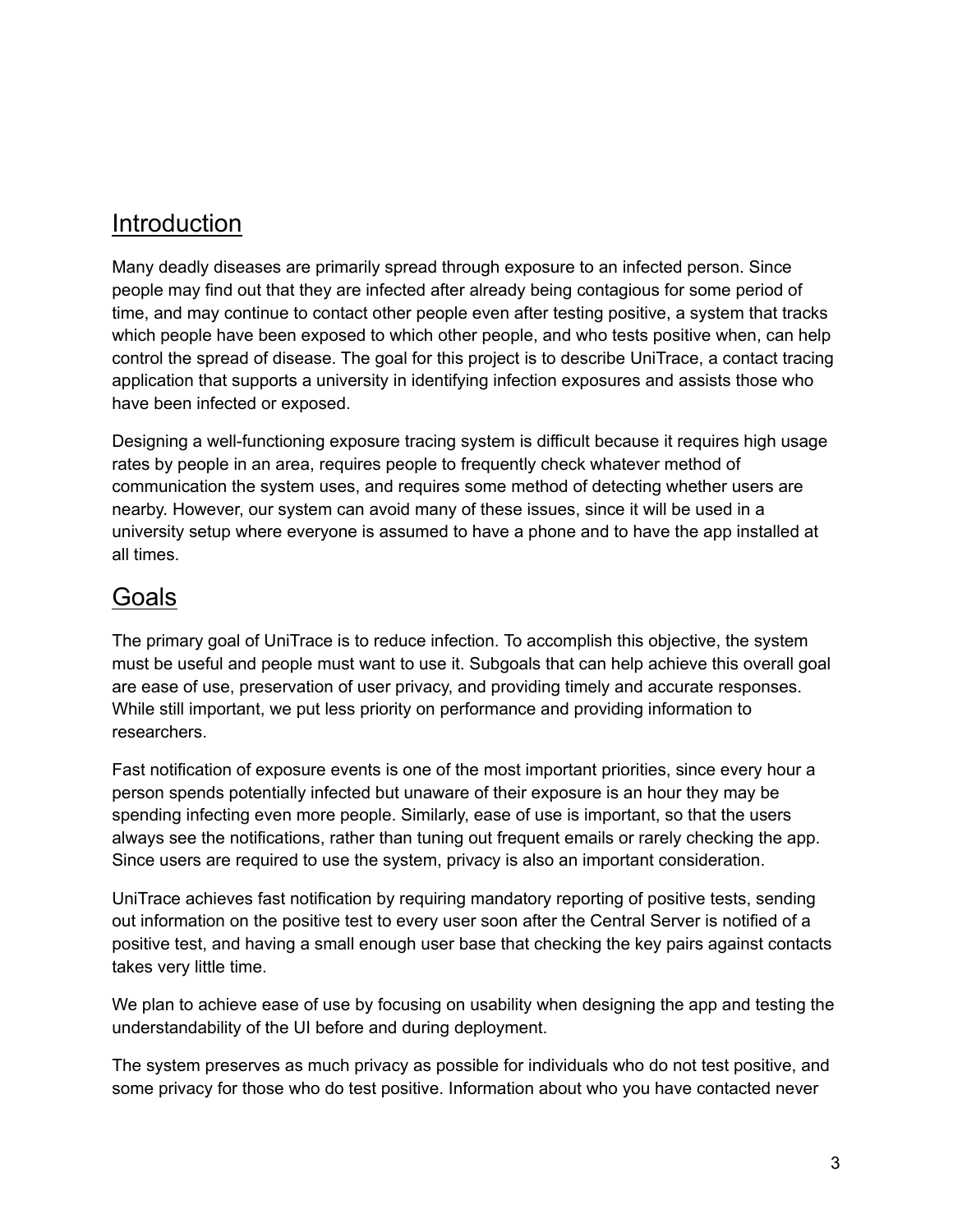leaves your phone, and if you do not test positive neither the central server nor any of the other users are capable of determining your contacts. If you do test positive, anyone who comes within a short distance of you while you are supposed to be quarantining will be notified that they are near a person who has tested positive and should be quarantining. However, even if you test positive, people you have not contacted and do not contact during your quarantine period will not learn about your contacts.

Because UniTrace will be used by a university with only 20,000 people, rather than a whole country, performance is not a major issue. However, we still try to use only as much storage and bandwidth as is necessary. Also, while we hope to help researchers, that is a lower priority than preventing spread.

## <span id="page-3-0"></span>System Assumptions

- Users are tested every other day
- Users will notice within a few hours if the app notifies them of an exposure event
- The longest users go without their phones running our app is ten minutes
- BLE signals do not transmit through walls
- The system is used only by about 20,000 people
- We can require people to quarantine
- Users will not turn off their phones to prevent the app from transmitting information

## <span id="page-3-1"></span>System Overview

UniTrace consists of several components, each owned by a different party. The Smartphones are personal devices owned by the students of the university. Each phone has a personal Generator, a cryptographically secure pseudorandom number generator (CSPRNG) that it uses to generate IDs. The Smartphones exchange those IDs with other nearby Smartphones via Bluetooth Low Energy (BLE). The Routers and Central Server are devices managed by the university. The Routers forward traffic to and from the Smartphones. The Central Server stores current and historical Generators for each student, along with their status (safe, isolation, quarantine) and contact statistics. The Central Server also receives test results from medical facilities and uses those tests to determine which students need to quarantine. Using the test results, the Central Server collects the Generators belonging to infected community members, and sends them to the Smartphones for contact analysis. Finally, the Central Server also sends each Smartphone a new Generator daily. The above information is summarized in Figure 1 below.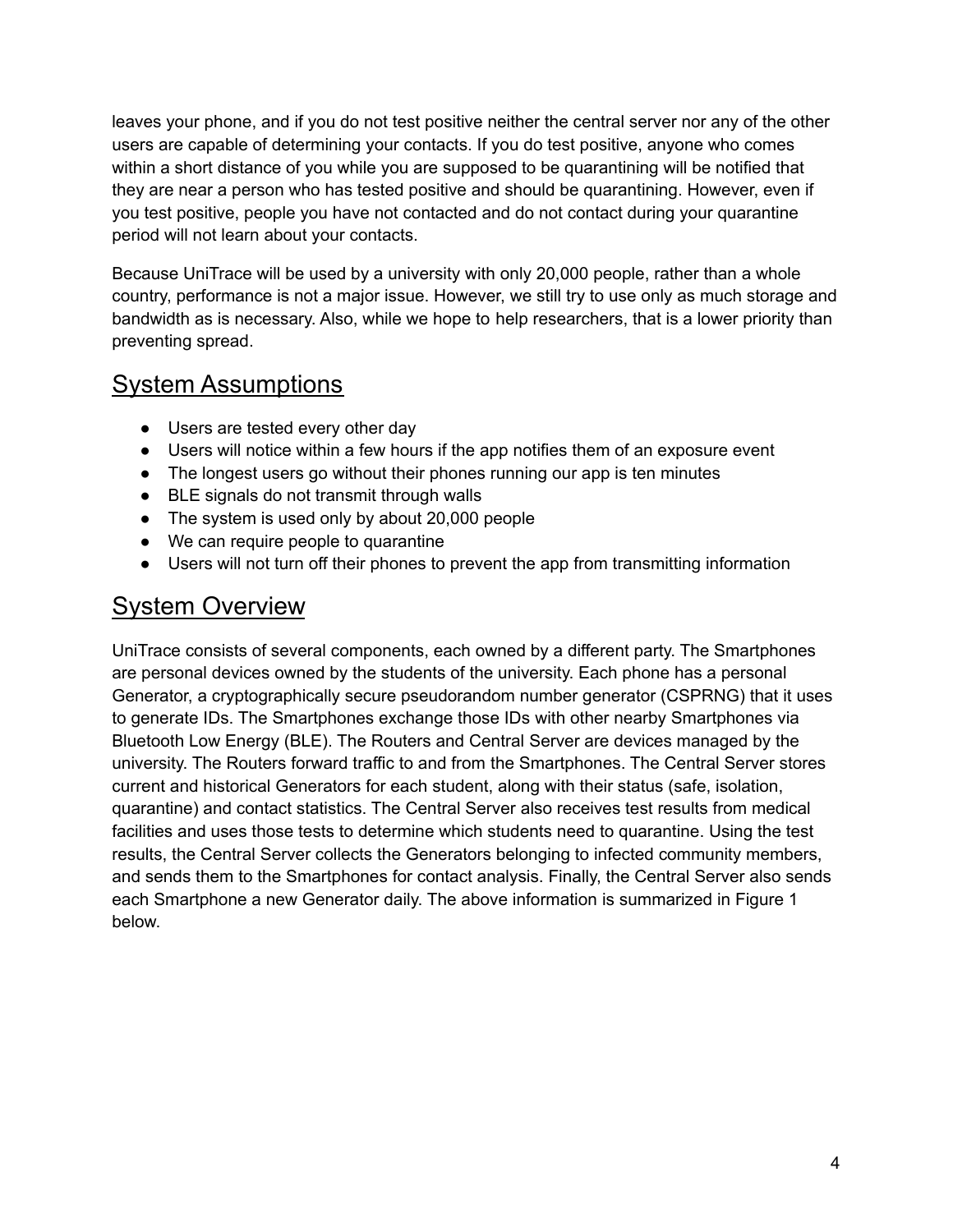



In this scenario, we have two users, A and B, who are in close contact with each other. They are in contact with the Central Server via the Router, which sends them the generators belonging to infected people that it has identified since their last contact, and also sends each Smartphone their new Generator daily. User B has taken a test at Testing Facility 3, which then informs the Central Server that B has tested positive.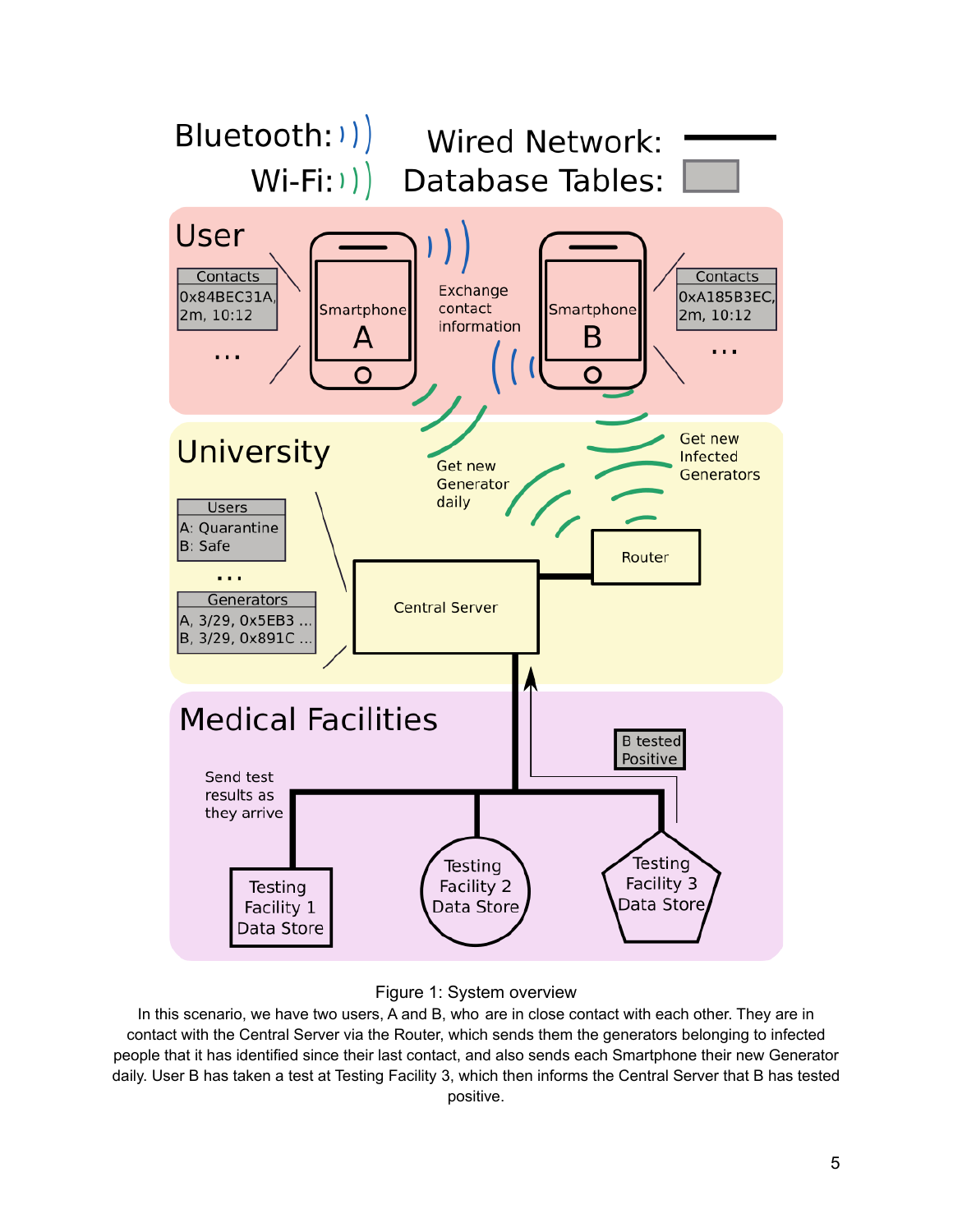## <span id="page-5-0"></span>System Description

#### <span id="page-5-1"></span>The Smartphones

The Smartphones are handheld personal computing devices that the members of the university carry around with them as they go about their daily lives. We use a relational database for data storage. Relational databases are widely used and well understood, and have features providing strong reliability and durability of data storage. This reliability supports the system's ease of use by helping prevent the app from entering an inconsistent state in situations that cause it to suddenly shut down, such as the phone running out of battery or being dropped. Table 1 below lists the database tables stored on the smartphone.

| <b>Table Name</b> | Contents                              |
|-------------------|---------------------------------------|
| Contacts          | Timestamp, Signal Strength, Sender ID |
| Generators        | Date of Use, Generator State          |
| Crashes           | Timestamp, Sender ID, Exposure Number |

#### Table 1: Smartphone Database

Every 15 minutes, the Smartphones use their Generator to create a new ID which they use in the exchange of contact information. Because the Generator is a CSPRNG, it is computationally infeasible to match different IDs to the same person. The use of a hash function supports our goal of privacy, as it makes deanonymizing an ID difficult.

Every 10 seconds, the Smartphone emits a BLE beacon which transmits the current ID to anyone in close proximity. Nearby Smartphones note this ID along with the signal strength of the message and the time it was received in their databases. We chose the interval of 10 seconds because it results in low storage requirements on the smartphone while also not dividing the 20 minute period that constitutes an exposure event into so few pieces that it becomes difficult to accurately determine.

#### <span id="page-5-2"></span>Crash Response

Smartphones sometimes crash for up to ten minutes. When a Smartphone recovers from a crash, it does the following:

- 1. Determine how long the crash lasted for, say n seconds. The phone stores the time of its most recent broadcast and uses that to determine the length of the crash.
- 2. Send floor(n / 10) BLE messages at a rate of 4 per second. The Smartphone will send a maximum of 60 messages, which takes 15 seconds, so these messages will not cause a significant backlog.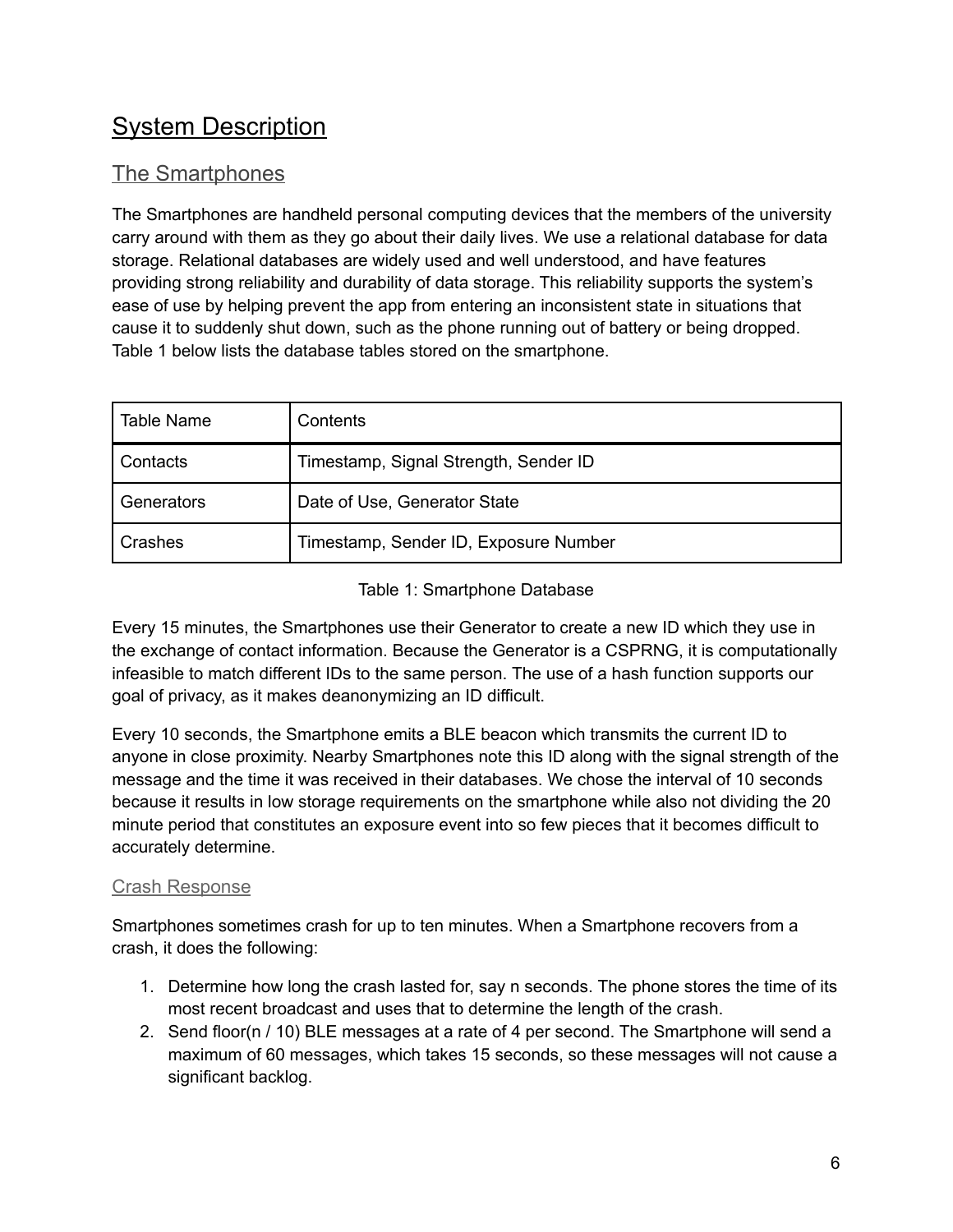3. Wait ten seconds. Then, for each ID from which it received a message within the ten seconds just before or after the crash, add an entry to the Crashes table with an Exposure Number equal to floor( $(n / 2) / 10$ ). This is the number of messages that would have been received if the Smartphone remained in contact with that sender for half of the length of the crash.

There are a few important things to note about this response to crashes.

First, it is only an estimate of how much of the time during the crash was spent in contact with other people. This calculation could overestimate or underestimate the true length of exposure. We think that half of the time is a reasonable approximation, and since the maximum length of a crash is ten minutes, the most this estimate can be off by is five minutes, which is only a quarter of the cutoff for exposure.

Second, it is not symmetric. If two people are standing within range of each other when one person's phone recovers from an eight minute crash, and remain next to each other for at least another fifteen seconds, the crashed person's phone will estimate that the two people spent four additional minutes next to each other, while the other person's phone will estimate that the two people spent the entire eight minutes next to each other. On the other hand, if the overlap is at the start rather than the end of the crash, the crashed phone will calculate four minutes and the other person's will calculate zero. This scenario could mean, for example, that if person A tests positive then person B's phone will detect exposure, while if person B tests positive then person A's phone will not detect exposure. While this asymmetry is not ideal, avoiding it would require communication with the Central Server after crashes, and our decision to prioritize privacy leads us to keep as much of the contact calculations on the Smartphones themselves as possible. As with the above problem, the maximum difference caused by this algorithm is five minutes, so we believe that it will not be a large problem.

#### <span id="page-6-0"></span>Generators and Determining Exposure

Every day at 4 a.m. with an additional random delay of up to 30 minutes, the Smartphone contacts the Central Server and downloads its new Generator for the day. The Smartphone loads this new Generator and uses it for all further IDs for the day. The system performs this action at 4 a.m. because most people are asleep at this time, causing the load on the network to be low. The early morning timing and the additional random delay spread the traffic to the server more evenly throughout time, increasing system performance.

Within every 30 minute block, the Smartphone queries the Central Server once to see if it has identified any new Generators as belonging to infected users (Infected Generators). The Central Server sends back any Infected Generators that it has identified since the Smartphone last contacted it so that the Smartphone can perform contact analysis using those Generators and its contact database. We chose 30 minutes as the interval to query the server because it represents an effective compromise between getting exposure results to users as quickly as possible while not overloading the Central Server with constant queries. The smartphone randomly chooses a time within the 30 minute block to spread what would be a large burst of traffic out over time, reducing the load on the network.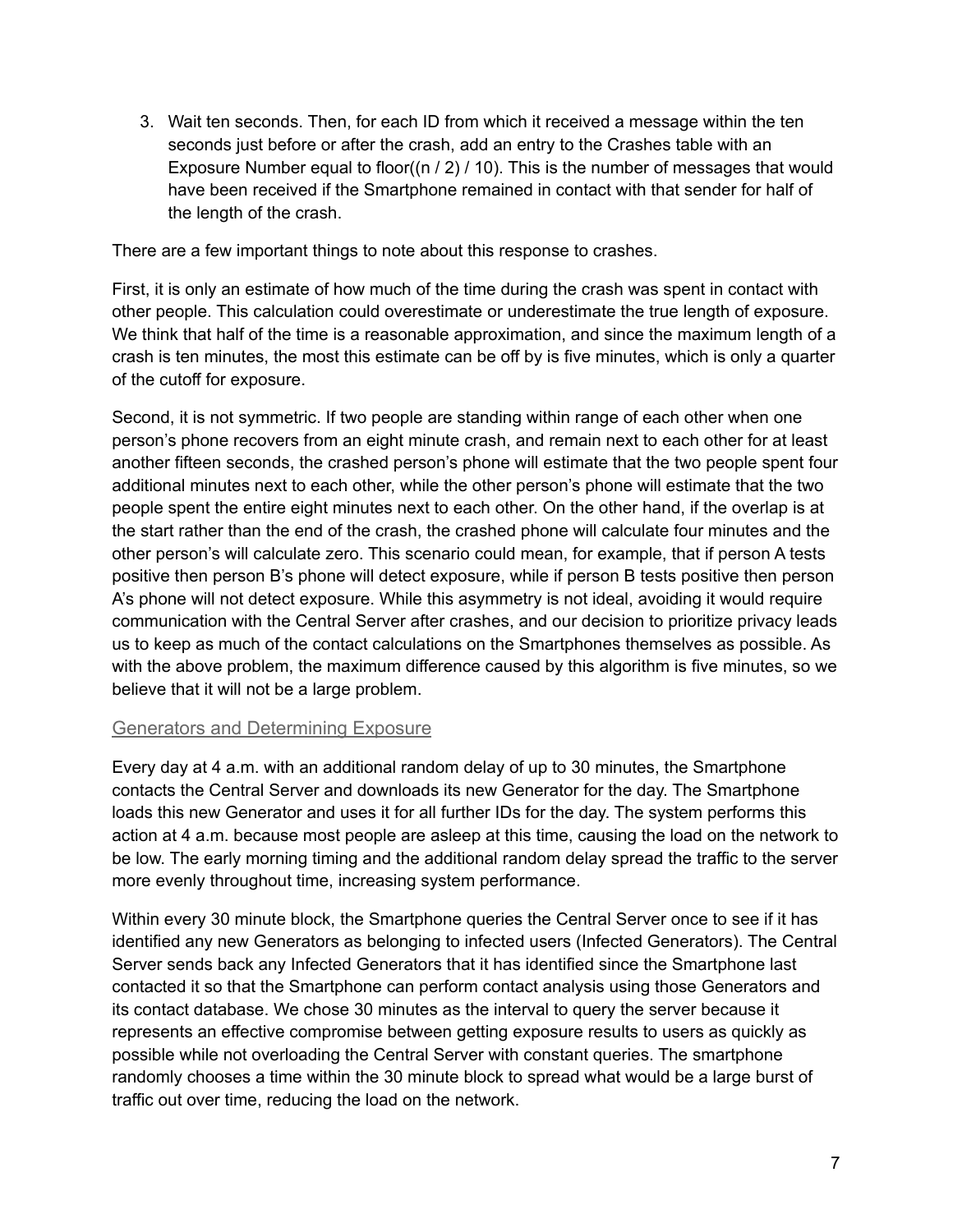When a Smartphone receives Infected Generators, it runs the following algorithm:

- 1. Use the Generators belonging to infected people to generate all IDs representing such people.
- 2. Make a list of all messages from the Contact table that have an ID belonging to an infected person.
- 3. Count the total number of messages in this list.
- 4. Add the numbers corresponding to crashes and exposed IDs in the past 24 hours.
- 5. For each consecutive pair of messages associated with the same ID, if those messages were received
	- a. 15-25 seconds apart: add 1
	- b. 25-35 seconds apart: add 2
	- c. 35-45 seconds apart: add 3
	- d. 45-55 seconds apart: add 4
	- e. 55-60 seconds apart: add 5
- 6. If the total count is at least  $6 * 20 = 120$ , corresponding to an exposure time of at least 20 minutes, the user is deemed exposed.

Note that this algorithm treats all infected people as equivalent. 20 minutes of time with a single infected person counts the same as 10 minutes with two different infected people. We base these decisions on the CDC guidelines for determining COVID-19 exposure, but note that implementers can easily adjust this algorithm to use a number other than 120 for the cutoff point to handle diseases with different profiles.

When a message with an ID derived from an Infected Generator is received, the phone alerts the user that they have been in contact with a person who tested positive. The phones send these alerts in order to encourage compliance with quarantine, as they allow the people near the infected person to be aware that that person is breaking quarantine.

#### <span id="page-7-0"></span>Communication With Central Server

The Smartphone also generates anonymized statistics on the collected data that are sent to the Central Server. The app generates four statistics:

- 1. How many total messages the user received that were from infected users
- 2. How many total messages the user received that were from uninfected users
- 3. A count of how many unique infected sender IDs the phone received
- 4. The standard deviation of the number of messages from each sender ID

These statistics were chosen because they preserve the user's privacy while also being useful to researchers. These statistics do not include data that can be used to positively identify who the user was in contact with except in degenerate cases such as only one person in the community being infected. We believe these statistics will be useful because they allow researchers to estimate things such as to what degree the infected and uninfected populations of campus are interacting, and whether the disease is primarily spread by a few bad actors who blatantly disobey isolation directives, or by large groups of people who only slightly disobey.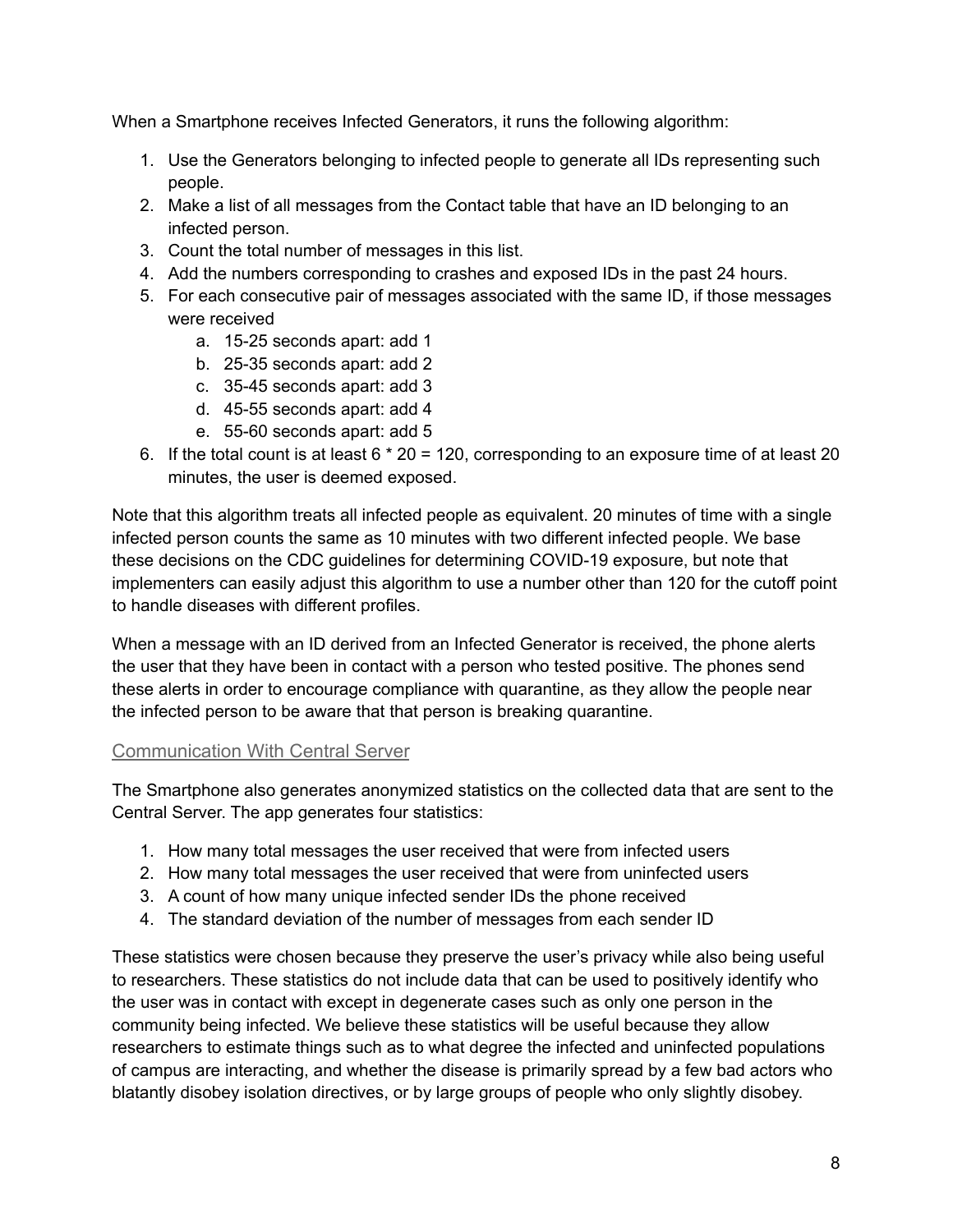The Smartphones and the Central Server send 4 main messages to each other over the internet. These messages are listed below in Table 2, along with a description of what data they hold notated in JSON. The Infected Generators Request message deserves special attention, as it contains an index into the Central Server's list of Infected Generators that allows it to send only the Infected Generators that the Smartphone doesn't already know about, reducing load on the network.

| <b>New Generator</b>                                                                                                                                                                                                                                  | <b>Infected Generators Request</b>       |
|-------------------------------------------------------------------------------------------------------------------------------------------------------------------------------------------------------------------------------------------------------|------------------------------------------|
| Central Server -> Smartphone                                                                                                                                                                                                                          | Smartphone -> Central Server             |
| "date": <timestamp>,<br/>"generator state": <br/>byte string&gt;</timestamp>                                                                                                                                                                          | "up to": <integer></integer>             |
| <b>Statistics</b>                                                                                                                                                                                                                                     | <b>Infected Generators Response</b>      |
| Smartphone -> Central Server                                                                                                                                                                                                                          | Central Server -> Smartphone             |
| "id":<br>byte string>,<br>"total infected message count": <integer>,<br/>"total uninfected message count": <integer>,<br/>"unique_infected_id_count": <integer>,<br/>"message count per id stddev": <integer></integer></integer></integer></integer> | "generators": [ <bute string="">]</bute> |

Table 2: Messages between Smartphones and Central Server

For sending the messages over the network, we use TCP as the transport layer protocol because of its reliability features. TCP allows us to simplify our system by not worrying about the need to potentially retransmit packets because they got lost or damaged in transit. For the serialization of these messages, we use the Compact Binary Object Notation (CBOR) format, specified in RFC 8949. This format allows encoding a superset of JSON values, importantly including the ability to serialize byte strings directly without using, for example, Base64 to turn the data into text. This feature is particularly important for UniTrace, as it transmits a large amount of binary data as part of its Infected Generators Response message, so using a binary format allows for reduced communication overhead.

#### <span id="page-8-0"></span>The Central Server

The Central Server is a well-equipped datacenter-class computer that the university owns. The university has given exclusive use of the computer to the contact tracing system. The Central Server stores general information on the students, such as their name, phone number, living situation, and classes in a separate database. We explicitly consider only the information directly relevant to contact tracing, such as their current status (safe, isolation, quarantine) and the date any transitions between different statuses occurred, and their Generators. The Central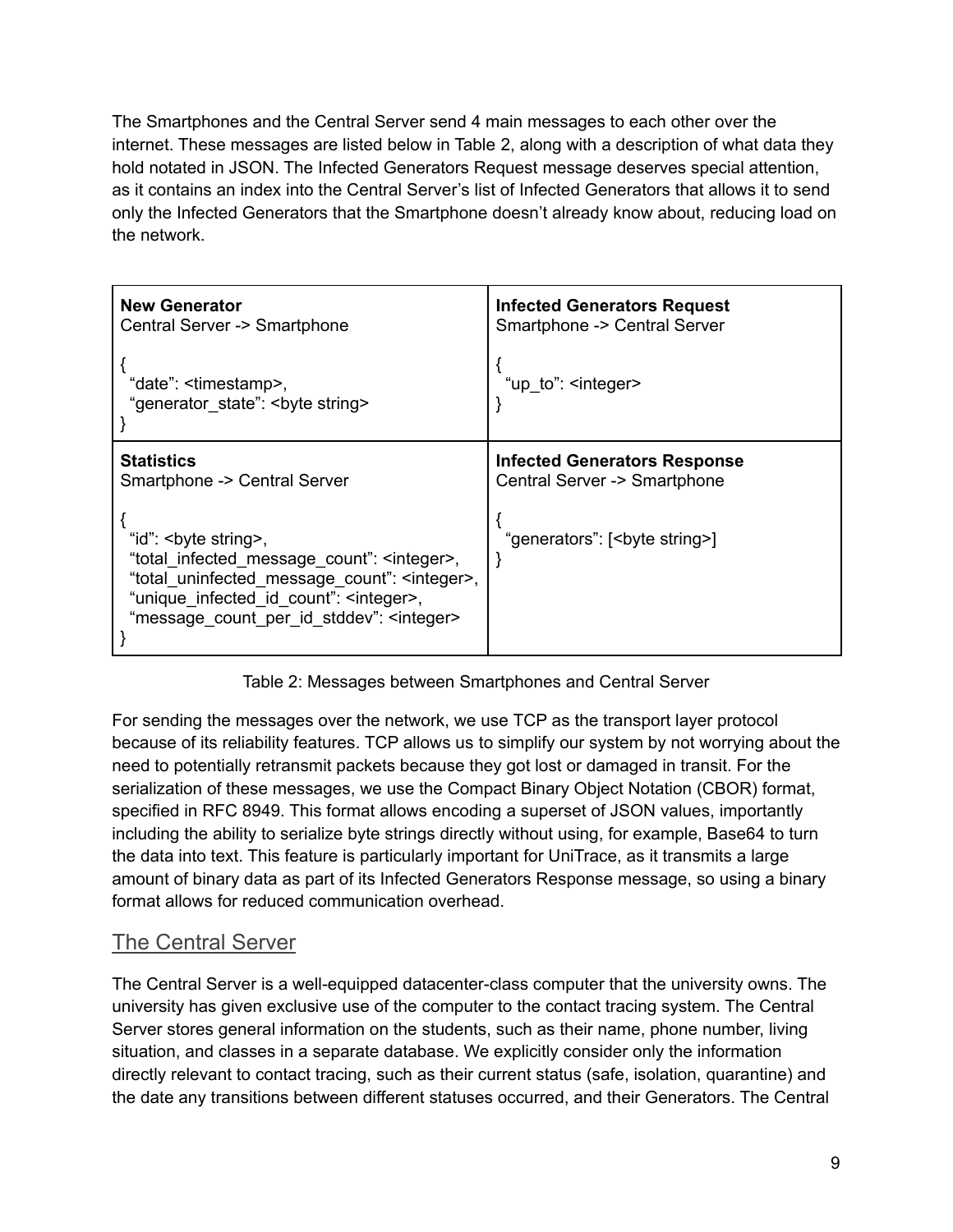Server also receives and stores the contact statistics the Smartphones generate. For similar reasons as the Smartphone, we again use a relational database to store the tracing information. In addition to the previously discussed properties of reliability and durability, much work has gone into making relational database scale well in response to highly concurrent access. This scalability is important for UniTrace as there will be many Smartphones accessing this data throughout the day, so having the database scale well is a priority. The database tables are shown below in Table 3.

| Table Name        | Contents                                                                                                                                                         |
|-------------------|------------------------------------------------------------------------------------------------------------------------------------------------------------------|
| <b>Users</b>      | User ID, Current Status (Safe, Isolating, Quarantine)                                                                                                            |
| Transitions       | User ID, Timestamp, Old Status, New Status, Cause (Exposure<br>tracing, Living group infected, In-class infected, Positive test)                                 |
| Generators        | User ID, Date of Use, Generator State                                                                                                                            |
| <b>Statistics</b> | User ID, Date, Total Infected Message Count, Total Uninfected<br>Message Count, Unique Infected ID Count, Standard Deviation of<br>Message Count per Infected ID |

#### Table 3: Central Server Database

In order to support user privacy, the Central Server stores little more than what is required by university policy. In particular, the Central Server does not store enough data to deduce exactly who different users have been in contact with.

The Central Server does, however, store enough information to get a rough estimate of how much time the users have spent around other people. To encourage compliance with isolation and quarantine directives, this data can be used by the university to warn users who are breaking their quarantine or isolation.

The Central Server also interfaces with various medical testing facilities to ingest any relevant test results the facility has performed and integrate them into the system. The medical facility needs to provide only positive test results along with a timestamp of when the test was taken and the minimum amount of information necessary to uniquely identify a student. This information is sufficient for the system to update any relevant user statuses. To support user privacy, the system does not permanently store any information from the test results, save for any transitions between user statuses as a result of the test.

When the Central Server receives a report of a positive test, it maps the test to a student, then changes their status to 'quarantine.' While UniTrace is designed to be a contact tracing solution for many potential diseases, we follow current research on COVID-19 that suggests that people may be contagious up to 48 hours before a positive test (Harvard Health Publishing, 2020). In accordance with this research, the system grabs the user's current Generator, along with their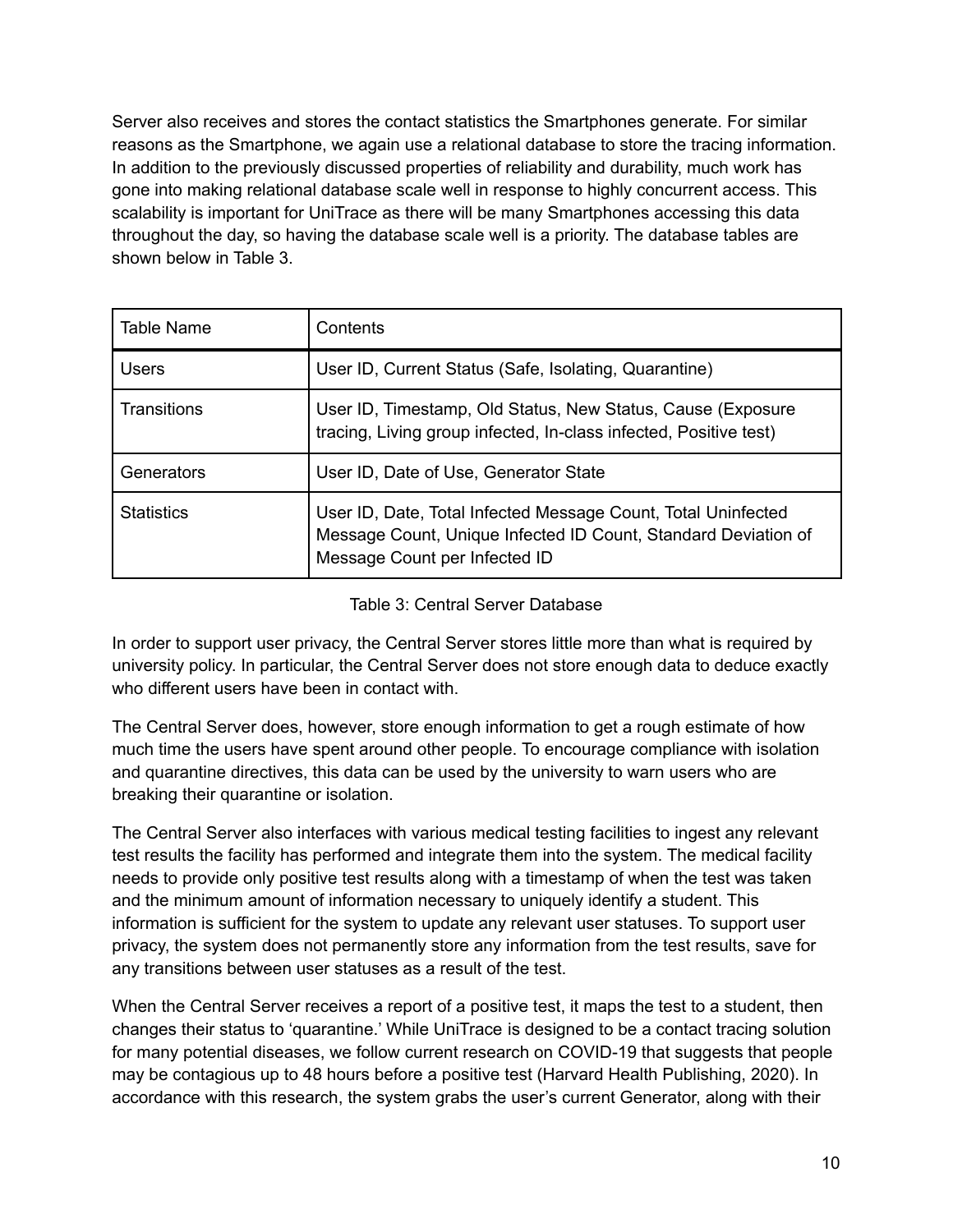Generators for the previous two days and puts them into the list of Infected Generators. This threshold can be easily adjusted to fit the profile of different diseases. Every time the Central Server generates a new set of Generators for every user, it will add the Generator of any user currently marked as 'quarantine' to the list of Infected Generators. This list of Infected Generators gets sent out to the Smartphones as they contact the Central Server throughout the day.

In addition, the Central Server checks the user's classes and living group and sends a message to the Smartphones of all people who share a class or living group with an infected student notifying them that they have been exposed. If it does not receive confirmation of receiving the message from a Smartphone, it attempts to contact that Smartphone again ten minutes later.

#### The Routers

The routers serve only their normal function of forwarding traffic along the network. We did not find any usages of this module that would help the system function while also preserving user privacy.

## <span id="page-10-0"></span>Events

To summarize the above, here is how UniTrace responds to the different events that can occur in the system:

#### <span id="page-10-1"></span>New User joins UniTrace

To join UniTrace, users must download the contact tracing app and log into the app using their university login. After that, the central server generates a Generator, saves it, and sends it to the user's smartphone. Users will be able to easily access and use this app on their smartphones as per our "ease of use" goal above.

#### <span id="page-10-2"></span>User passes by another app user

Every smartphone generates a BLE beacon once every ten seconds containing the current ID. When a user's phone receives a beacon from another app user, it notes the ID and time and saves this data locally. User privacy is ensured here as all interaction data is stored via ID's on smartphones as opposed to a central server.

#### <span id="page-10-3"></span>User has a positive test

First, the testing center notifies the central server that one of its users had a positive test. Next the server looks through the database of Generators and finds all Generators associated with the infected user from the past two days. The smartphones query the server about every hour to get the new list of infected Generators. Users therefore receive timely information about exposures.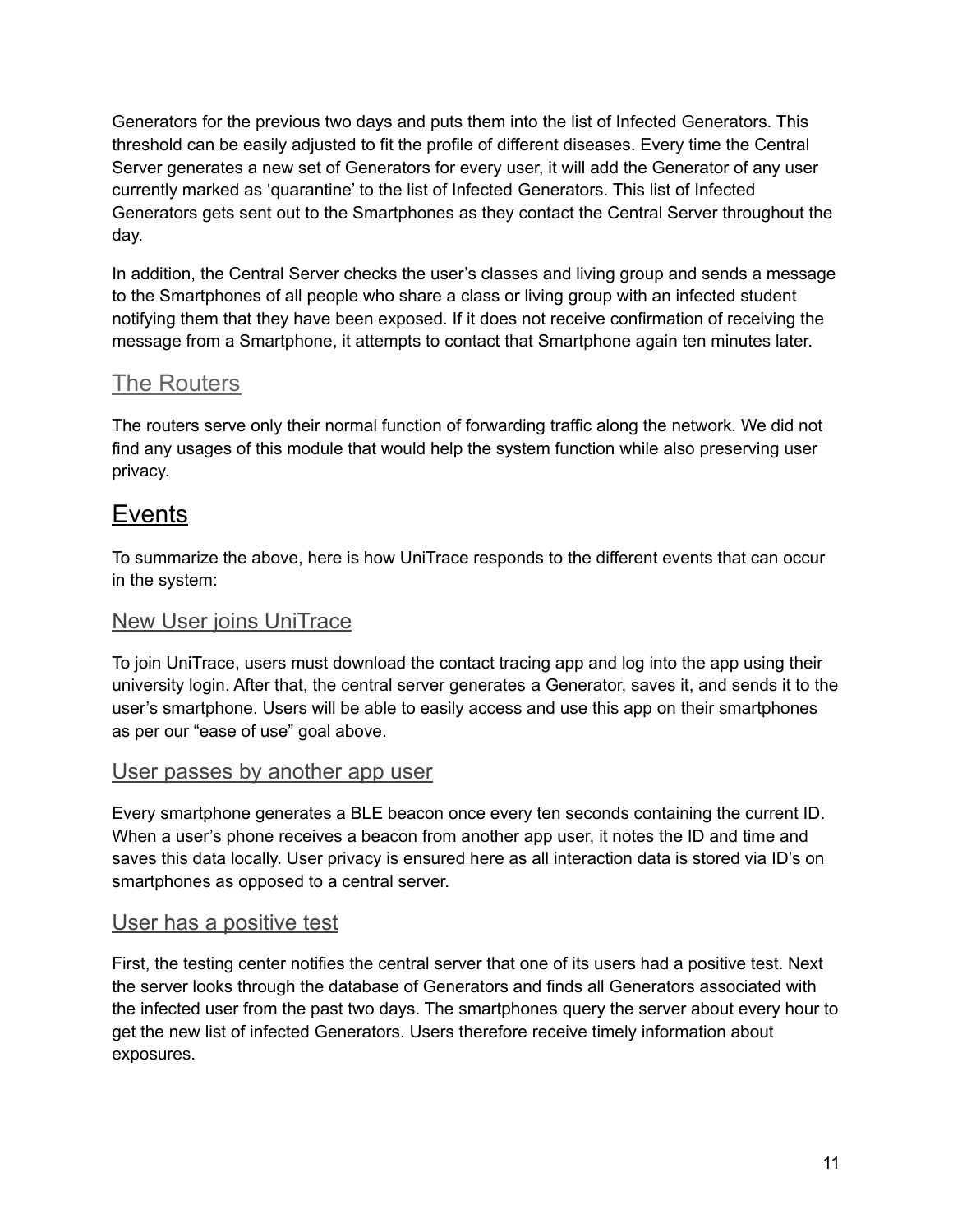#### <span id="page-11-0"></span>User's smartphone receives a list of infected Generators

The smartphone generates a list of IDs that each Generator can create. If IDs associated with one of the Infected Generators are seen for at least twenty minutes, the user is notified of an exposure event. Comparing the received list of infected ID's to the ID's that the user interacted with ensures that the user will be informed of an exposure event in a timely and accurate fashion.

#### <span id="page-11-1"></span>**New Day**

Every day, the server generates and distributes a new Generator for each user.

## <span id="page-11-2"></span>Evaluation

Given that UniTrace is a large system designed to accommodate up to 20,000 people, it is important to ensure that the system can still run well under reasonable hardware constraints. Additionally, since we incorporate user smartphones into our design which may have varying capabilities, we must carefully analyze the workloads on the smartphones. We aim for the UniTrace app to have relatively low requirements, as having high requirements presents an equity issue: those without new and expensive smartphones could not keep themselves healthy as effectively as those who do.

Throughout the evaluation, we make the assumption that storing a piece of data in a database will at most triple its size. We believe this assumption is reasonable because in the simulation of the contact database detailed below in the Processing section, the data is only slightly more than doubled in size (181MB). This is also a fairly pessimistic assumption because the simulation constructs an index on the sender ID, which is very large compared to the other pieces of data, causing the index to nearly double the size of the database.

We also make the assumption that transmitting a piece of data over a network will at most double its size. We believe this assumption is reasonable because the serialization format we chose, CBOR, is a binary format. At the cost of human-readability, binary formats allow for lower overhead in size due to directly encoding values in binary form rather than text.

We also assume the sizes of several data elements. In order to preserve user privacy, the Generator must be a cryptographically-secure pseudorandom number generator. The ChaCha20 stream cipher can be used to create such a number generator and has an internal state with a size of 512 bytes. We assume that this number is a reasonable maximum value for the size of a Generator. We assume that 64 bytes is sufficient for storing a User ID or an ID from a BLE broadcast. We assume that all other elements, such as timestamps and counts for the various statistics the system calculates, can be held in 8 bytes.

#### <span id="page-11-3"></span>Storage - Smartphone

First, we consider the storage requirements on the smartphone. As stated in the DP, BLE messages are 70 bytes long (DP Page 12), equalling 140 bytes per message on disk. We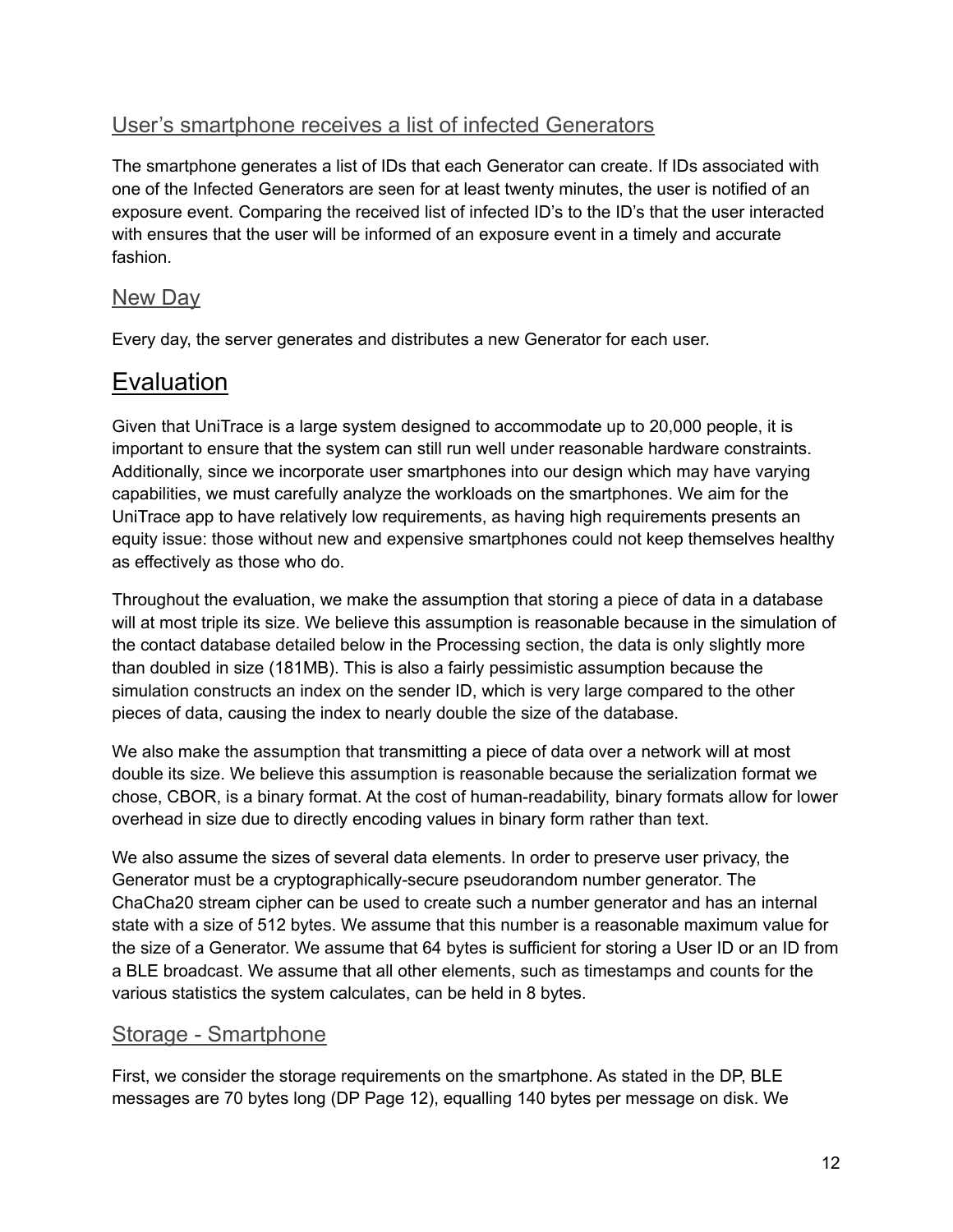assume that in the worst case, a person will be in contact with 10 people for the whole day. Since our system sends a message every 10 seconds, this scenario results in 86,400 messages per day. The university policy mandates that contact data be stored for 2 weeks (DP Page 12), resulting in 1,209,600 total messages. Multiplying this number by the size of the message in bytes, we find that we expect to use a maximum of 254MB of storage for storing contact data on the smartphones.

Next, we consider the storage of Infected Generators. With the addition of the timestamp, we estimate that each Infected Generator stored would take 1560 bytes on disk. We further assume that in the worst case, half of the population of the campus is infected at the same time. Given these assumptions, the smartphone will receive 10,000 Infected Generators daily. We assume that retaining the Infected Generators for a month is sufficient for tracing contact. With our assumption about on-disk storage overhead, we calculate that a maximum of about 468MB would be used for storage of Infected Generators.

Finally, we consider the storage of crash data. Making our assumption about storage overhead on disk, each crash should take at most 240 bytes of storage. We assume that each phone crashes at most twice a day. As crash data is part of the contact data, we must store it for 2 weeks. In total, the storage requirements for crash data amounts to 6.7KB.

In total, we expect each smartphone to need to store about 716MB of data. This amount is below the limit of 1GB given in the DP (DP Page 12), so lack of storage space on the smartphone is unlikely to be an issue.

#### <span id="page-12-0"></span>Storage - Central Server

The Central Server stores several tables of data, which we will examine in order. As a reminder, we again make the assumption that storage in a database at most triples the storage requirements.

The *Users* table contains a User ID and a status, totalling to 72 bytes. Since the system will serve a population of 20,000, this amount of storage per user results in a total of 4.3MB for this table.

The *Transitions* table contains a User ID, a timestamp, the user's previous and new statuses, and the cause of the transition, totalling to 88 bytes. We assume that in the worst case, every user will undergo a status change daily. This scenario results in 5.28MB of data per day. This data needs to be kept for 180 days (DP Page 12), resulting in a total of 951MB for this table.

The *Generators* table contains a User ID, a timestamp, and the state of a Generator, totalling to 584 bytes. The system creates a new Generator daily for each user, totalling to 35MB per day. Each generator is kept for 2 weeks, as it is a part of contact logging information, resulting in a total of 491MB for this table.

The *Statistics* table contains a User ID, a timestamp, and 4 statistics, totalling to 104 bytes. Each user sends statistics every day, resulting in 6.24MB per day. Given the long-term research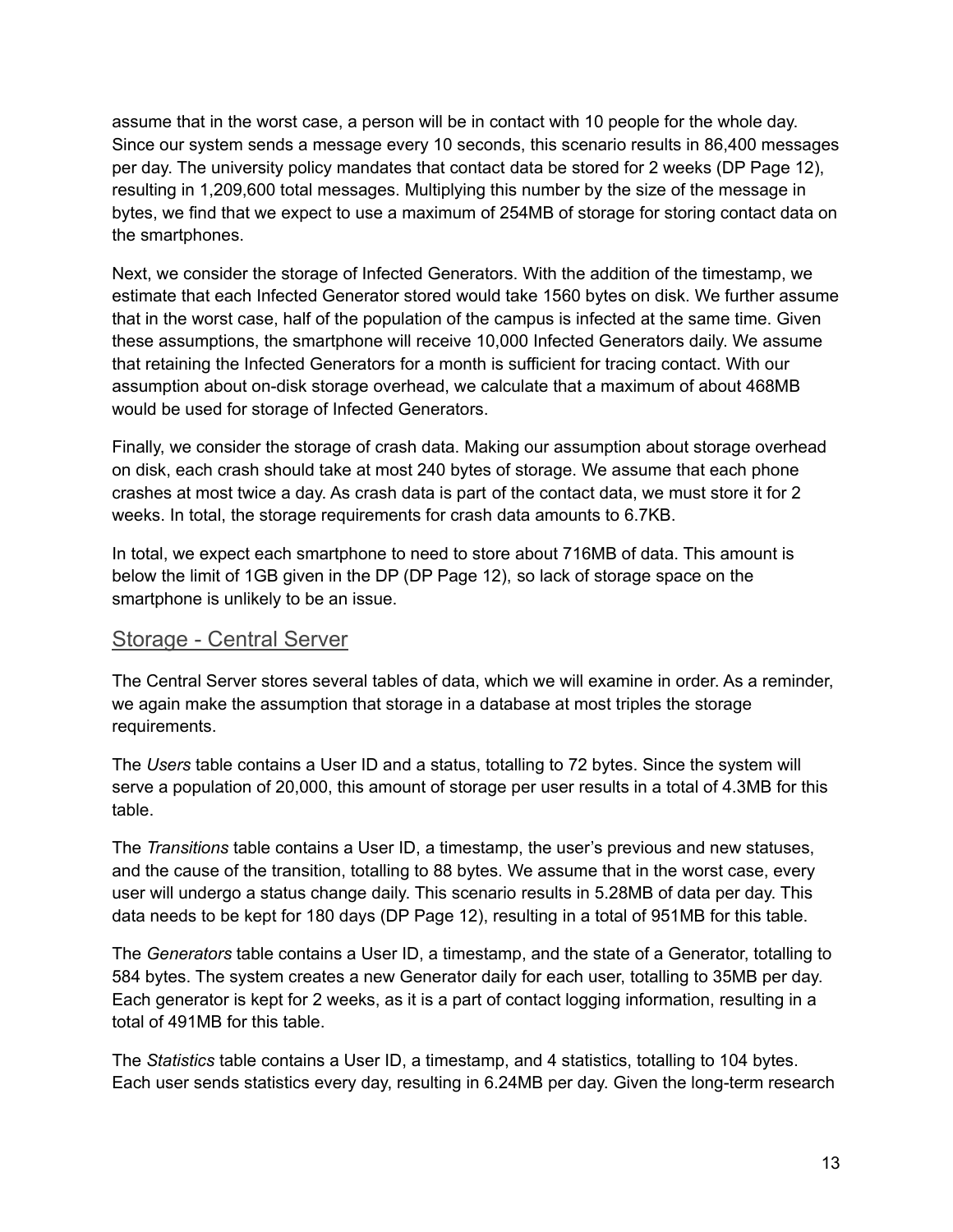use for this data and lack of privacy concerns, we assume that we will store this data for 5 years. These assumptions result in a total of 11.23GB of data.

Over all tables, we expect to store about 11.73GB of data. This number is well within the 12TB limit posed by the DP spec (DP Page 11).

#### <span id="page-13-0"></span>**Bandwidth**

UniTrace relies on a connection to the Central Server for delivering timely reports of contact with infected persons. This section makes all of the same assumptions about the size of various pieces of data as the previous section. As stated in the introduction, we assume that transmitting a piece of data requires no more bandwidth than double the size of the data. Throughout this section, we consider the worst case scenario where every smartphone is contacted through a single choke point router, limiting the network speed to 2.5Gb/s (DP Page 11).

We consider separately the three types of messages that the system sends.

Every day, Smartphones contact the Central Server for their new Generator. Because the Generator state is 512 bytes, we assume that it takes no more than 1024 bytes to send it over the network. Each one of the 20,000 users needs a new Generator daily, so this message takes 20.48MB daily. In our worst case scenario, we calculate that it would take 0.065 seconds to distribute all of the new Generators to every member of campus. In practice, this number is so small that network latency and the TCP handshake would need to be considered to get an accurate number, but we regardless hope this number illustrates that the network is capable of handling this message type easily.

In addition to a new Generator, each Smartphone sends the Central Server its contact statistics for the past day. These statistics total to 72 bytes, and we assume it takes 144 bytes over the network. In our worst case scenario, for every member of campus to send their statistics at the same time, we estimate that it would take 0.0011 seconds to send. Again, this number is too small to be considered an accurate representation of the time in practice, but it does again show that the given bandwidth is certainly sufficient for handling this message.

Throughout the day, Smartphones also contact the Central Server for updates on the Infected Generators. For this, we assume that in the worst case, half of the campus is infected. We again estimate that each Generator takes 1024 bytes to send over the network. If half of the campus population is infected, this comes to a total of 10.24MB of data. We need to distribute all of this data to every Smartphone, which results in 204.8GB of data to send in total. Making the same worst case assumption about the network, this data would take approximately 11 minutes to send if it all needed to be sent out at once. However, UniTrace has the Smartphones stagger their requests randomly over 30-minute blocks of time. With this in mind, we expect the network to be at about 33% utilization just from UniTrace data in this worst case scenario, thus we expect that no Smartphones will experience a delay in getting the newest list of Infected Generators.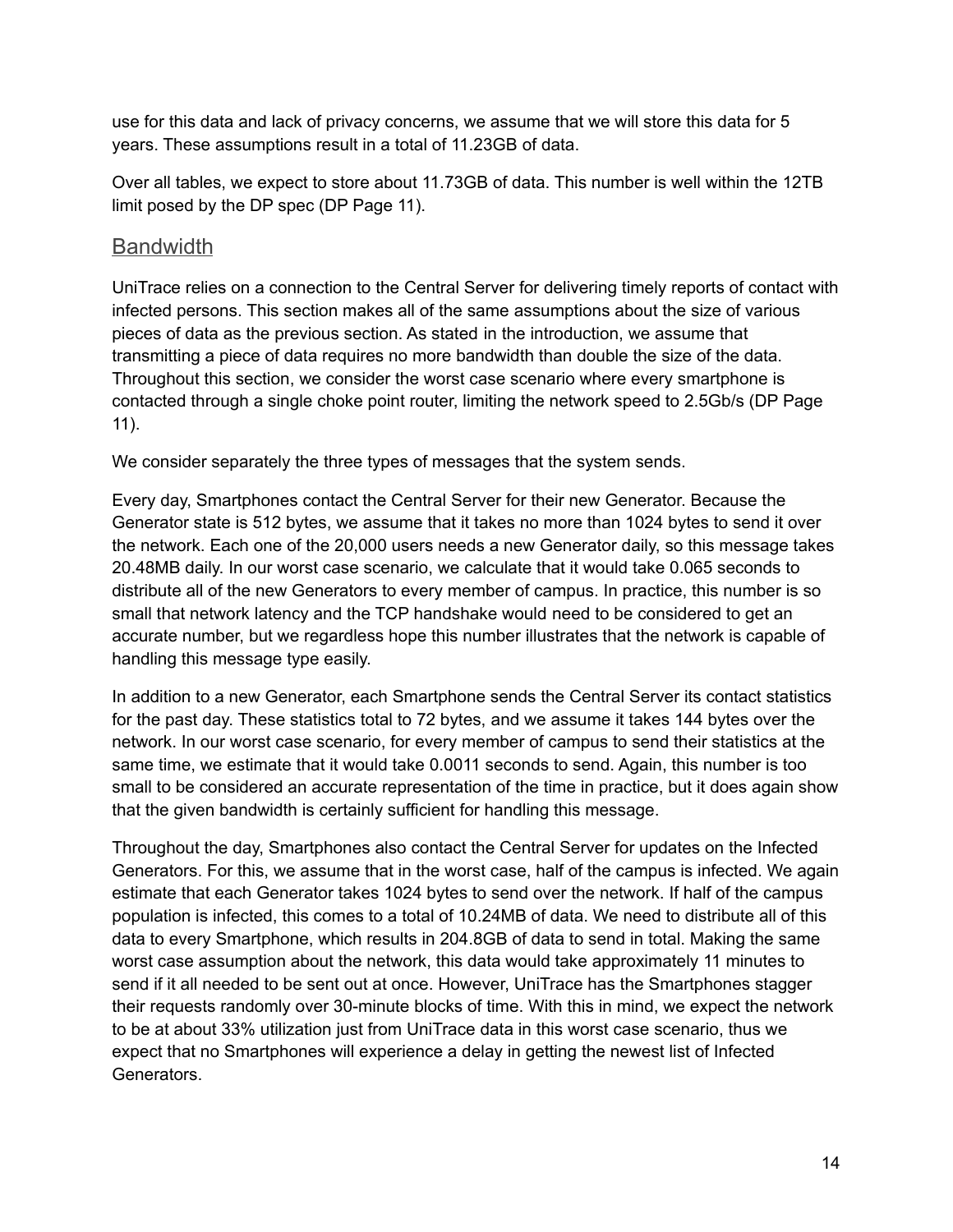#### <span id="page-14-0"></span>**Processing**

Evaluating the performance of software numerically is extremely difficult given the nearly endless list of complex performance optimizations both on the hardware and software layers. Thus, for evaluating the processing requirements we place on the Smartphone, we construct a simulation of an expected workload on a low-power microcomputer we expect to perform similarly to the average smartphone.

UniTrace uses a relational database to store all of its data. For this simulation, we choose to use SQLite. Among its many other use cases, it is well-known to be suited for embedded use-cases due to its small size and durable data storage, and as such is widely used in smartphone apps for storing data.

While we anticipate that most of the processing work will be done within the database engine, the speed of the language that the app is written in can also have an impact on the performance of the app overall. For this simulation, we choose to use Python to interact with the database. Common smartphone app programming languages such as Java and Kotlin on the Android side, and Objective-C and Swift on the Apple side, are either bytecode-interpreted or compiled to native code. Python is similar to Java and Kotlin in that it is bytecode interpreted, however given the highly dynamic nature of Python, we expect that it will be slower than all common smartphone app programming languages.

Finally, for the computing platform to perform the simulation on, we choose to use a Raspberry Pi 3 Model B. Raspberry Pis are low-power computing devices designed for educational use. They are quite cheap (A Raspberry Pi 3 currently sells for approximately 40 US dollars), and as such, they are not particularly performant. We thus expect that a Raspberry Pi microcomputer can serve as an appropriate proxy for the average smartphone for testing processing requirements.

In the simulation, we construct a simple database containing one table having three columns: a timestamp, a signal strength, and a sender ID. We additionally create an index on the sender ID in order to increase the performance of queries on this column. As detailed above in the Storage section, we expect each Smartphone to receive 86,400 messages per day. The Smartphone needs to save these messages for 14 days, resulting in 1,209,600 total messages in the database. The simulation inserts that many messages, each having a random timestamp, signal strength, and sender ID. With the sample database generated, we measure the performance of looking up a series of sender IDs in the database. Each Generator produces a total of 96 IDs throughout the day, so the simulation creates that many random IDs and queries the database for any messages from one of these IDs.

After running the simulation we find that checking an Infected Generator against the contact database in our simulation takes a mean of 5.77ms, with a standard deviation of 0.17ms. As UniTrace contacts the Central Server once in every block of 30 minutes, we believe that the time to check Infected Generators against the database will not pose an obstacle to the successful operation of the system, nor cause annoyance to the users.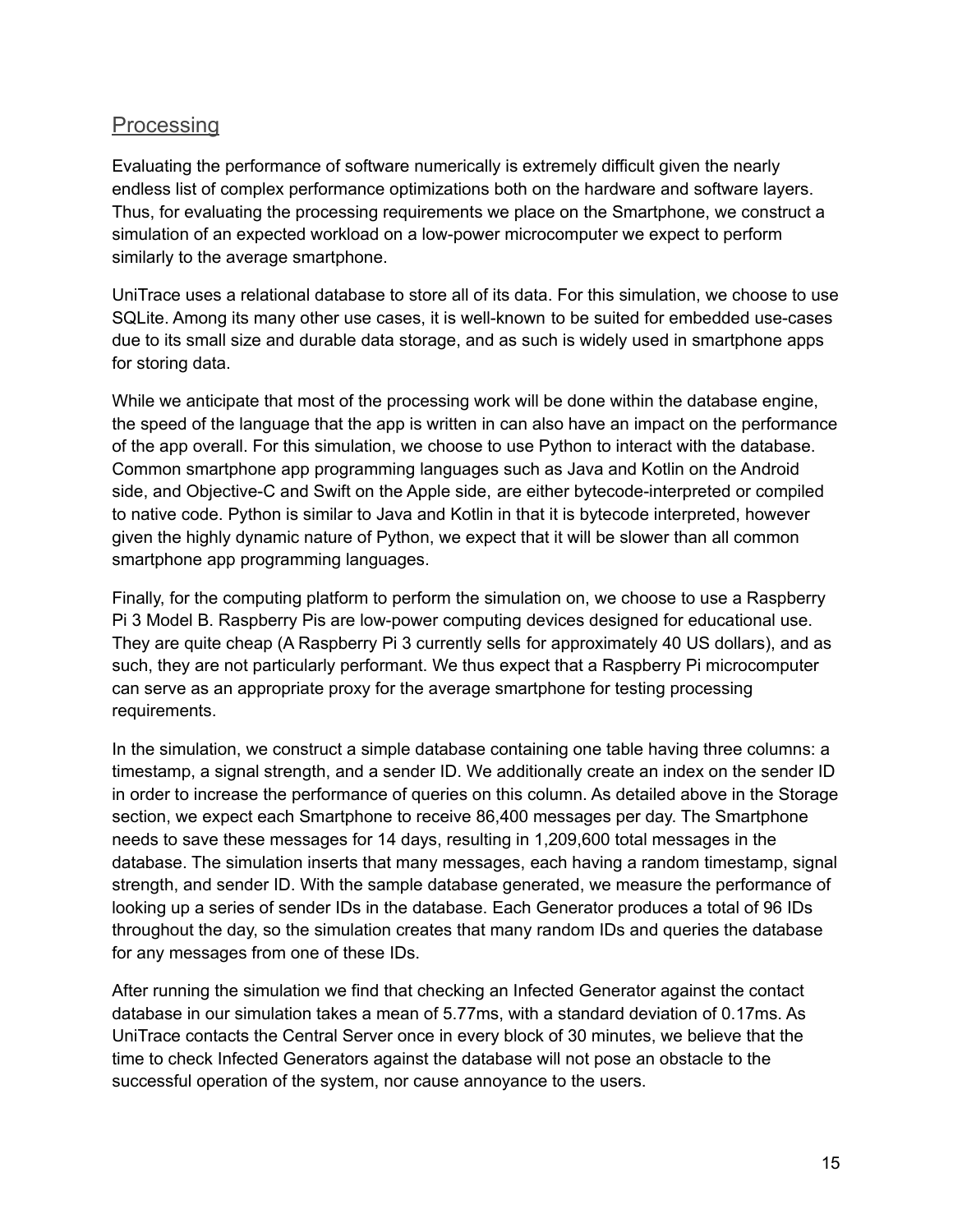#### <span id="page-15-0"></span>Upholding Design Properties

The design of UniTrace seeks to create three desirable system properties: timeliness of results, reliability, and privacy.

UniTrace contacts the Central Server once in every 30-minute block to retrieve a new list of Infected Generators. This means that, assuming a working network and Central Server, a user will receive notice that they should isolate no more than an hour after a positive test enters the system. In the section above dealing with network bandwidth, we show that network congestion is unlikely to be a problem holding up the delivery of Infected Generators.

The core functionality of UniTrace relies only minimally on modules other than the Smartphones. A temporarily nonfunctional network does not cause the system to completely stop functioning or destroy data. It only impedes the notification of Infected Generators and the sending and receipt of new daily Generators and statistics. Contact between individuals is still recorded as usual, and the Smartphone is still able to check any newly received IDs against previously any Infected Generators previously downloaded from the Central Server.

Finally, UniTrace also preserves a high degree of privacy for the users of the system. Each user only knows the IDs of the people who passed by them. Users cannot reverse these IDs to names of people, nor can they link any IDs to another broadcasted by the same person. In addition, while the operators of the Central Server are able to determine which Generators belong to a certain person, they cannot determine which users have come in contact with which other users. This is because the Smartphones never transmit contact data to the Central Server. This careful separation of information ensures that who a user comes into contact with remains private. Moreover, UniTrace does not collect or store any kind of location data whatsoever, which ensures that users cannot have their location tracked via UniTrace.

#### <span id="page-15-1"></span>Response to Changing Conditions

UniTrace is flexible to changing conditions owing to how it determines contact entirely on the Smartphone. As an example, if new research is published stating that 30 minutes should be the threshold for exposure instead of 20 minutes, a simple app update is sufficient to change the algorithm in light of this new information. The system handles such changes gracefully, as users who haven't upgraded the app simply have slightly less accurate contact determination without affecting other users at all.

#### <span id="page-15-2"></span>Community Members Without Cellphones

While cell phone ownership is almost universal, there are many valid reasons a person might choose to not own a cell phone, such as cost and privacy concerns. The explicitly public nature of a contact tracing system necessitates consideration of minority groups. Community members without a cell phone would not be able to participate in contact tracing, as there is nothing to broadcast BLE signals or contact the Central Server to receive Infected Generators. If the number of users without a cell phone is small, it is likely that the system's functionality would not be significantly impaired.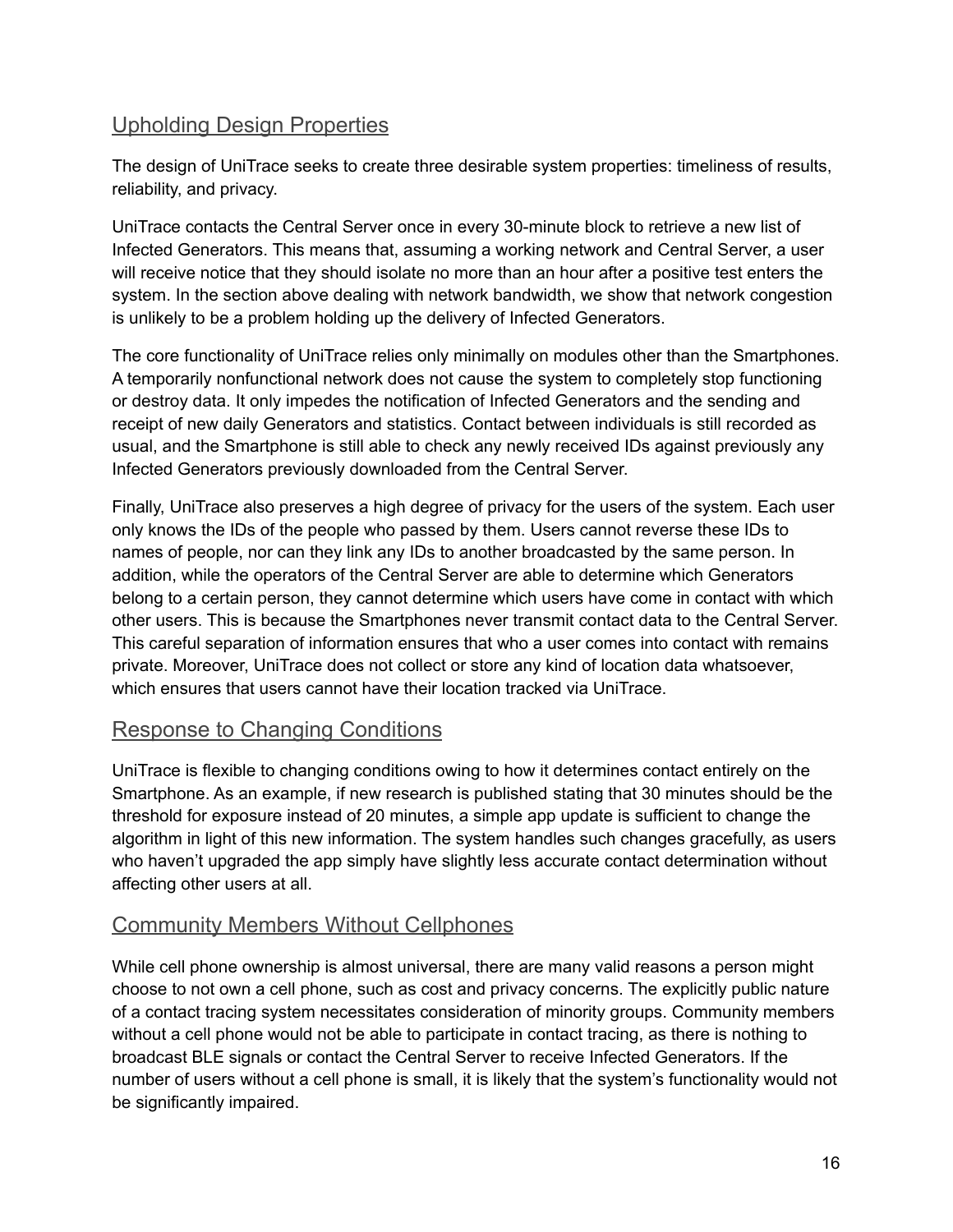However, if the number of users without a cell phone is not insignificant, then the system could provide much less accurate and reliable results to the users that do have them, and additionally not assist users without a cell phone in keeping healthy. A potential solution to this is enabled by UniTrace's relatively low requirements: using a microcomputer to run the contact tracing system on a standalone device. This neatly solves both the cost and privacy concerns. There are small microcomputers with BLE and Wi-Fi support such as the Raspberry Pi 4 that cost under \$40 individually and would be sufficient to run the contact tracing algorithms. Such microcomputers could be cheaply fitted to run the contact tracing algorithm like a smartphone would. They also run primarily free and open-source software, thus easing any privacy concerns. We believe this option would appeal to most people who don't own a cell phone, and ensures equitable access to resources for staying healthy among the campus community.

## <span id="page-16-0"></span>**Conclusion**

UniTrace will help universities track and reduce the spread of infectious disease. Our system preserves as much user privacy as possible, without sacrificing the contact tracing functionality. By checking for positive tests every half hour, UniTrace does not spend too much time checking and finding no updates when community infection rates are low, but still notifies people quickly when a positive test does occur. When test rates are high, the system can still handle checking every Infected Generator against its contacts, since a university has a relatively small number of people.

## <span id="page-16-1"></span>Author Contributions

We discussed our design and made all the design decisions together as a group on zoom calls. Below describes how we divided writing up these decisions in this paper.

Nina made the events section. She helped out with the evaluation section, author contribution section, works cited section, and the introduction. She also helped respond to some of the feedback given on the DPPR by modifying this paper accordingly. Nina also wrote up the acknowledgements, helped with the editing, and did a lot of the formatting (such as the title page).

Miriam wrote part of the introduction and most of the goals and assumptions section. She added the descriptions of the response to crashes and of the more detailed exposure determination algorithm. She also helped with the editing.

Ben wrote most of the system description section and the evaluation section. He created the figure shown in the system overview section, and wrote the simulation of the contacts database. He also helped with editing and formatting the paper.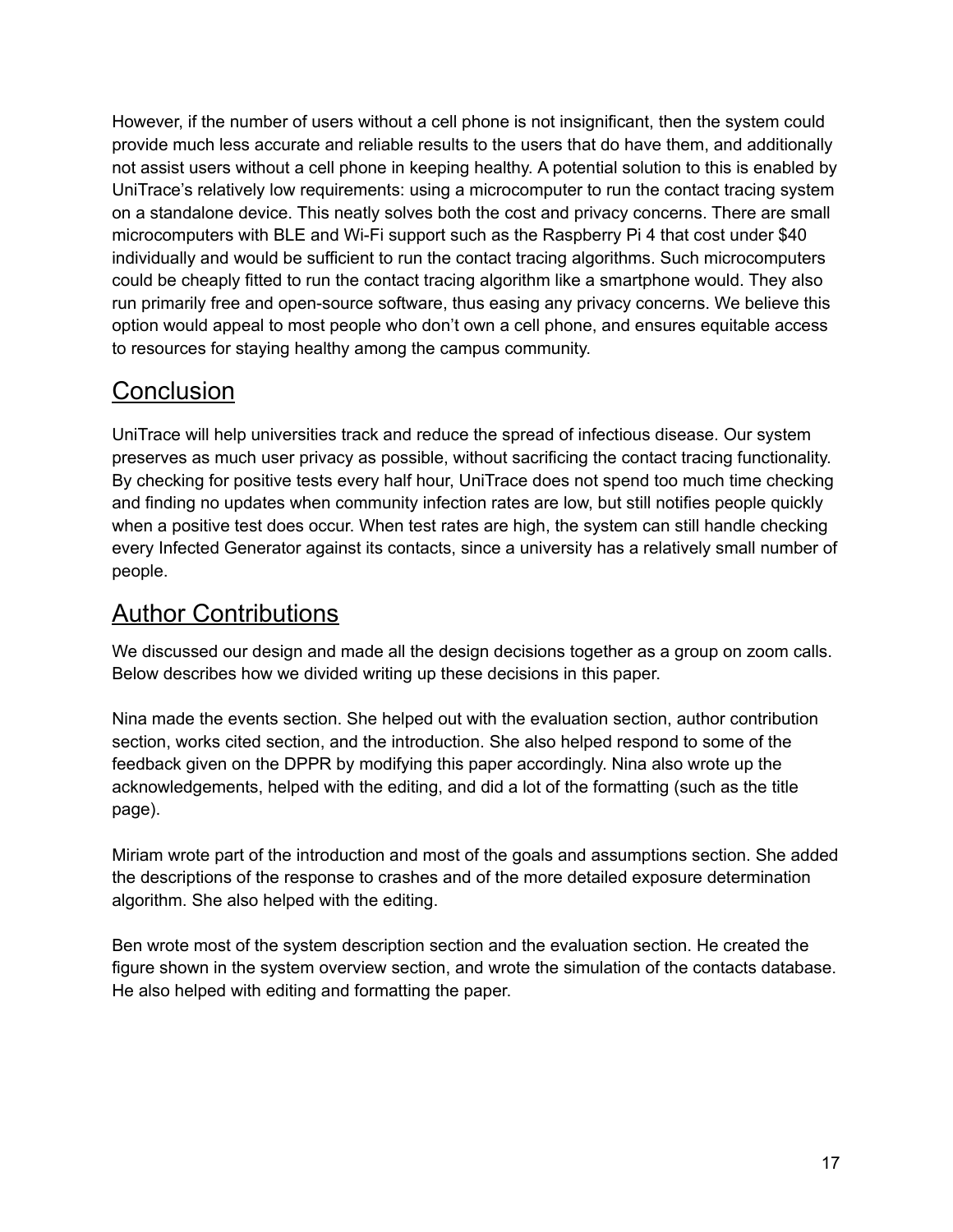## <span id="page-17-0"></span>Acknowledgements

We would like to thank Katrina LaCurts and the 6.033 course staff for all their wonderful work during this unusual year. We further would like to thank our writing instructor Laura McKee, and our technical reviewer Mohammad Alizadeh for their valuable feedback.

## <span id="page-17-1"></span>Works Cited

CDC. (2020, February 11). *Coronavirus disease 2019 (COVID-19)*. Centers for Disease Control and Prevention. Retrieved March 29, 2021, fro[m](https://www.cdc.gov/coronavirus/2019-ncov/hcp/guidance-risk-assesment-hcp.html) <https://www.cdc.gov/coronavirus/2019-ncov/hcp/guidance-risk-assesment-hcp.html>

Harvard Health Publishing. (2020, March). *If you've been exposed to the coronavirus*. Harvard Health. Retrieved March 29, 2021, from [https://www.health.harvard.edu/diseases-and-conditions/if-youve-been-exposed-to-the-coro](https://www.health.harvard.edu/diseases-and-conditions/if-youve-been-exposed-to-the-coronavirus) [navirus](https://www.health.harvard.edu/diseases-and-conditions/if-youve-been-exposed-to-the-coronavirus)

Ayala, Inmaculada & Pinilla, Mercedes & Fuentes, Lidia. (2019). An Energy Efficiency Study of Web-Based Communication in Android Phones. Scientific Programming. 2019. 1-19. 10.1155/2019/8235458.

<https://www.hindawi.com/journals/sp/2019/8235458/>